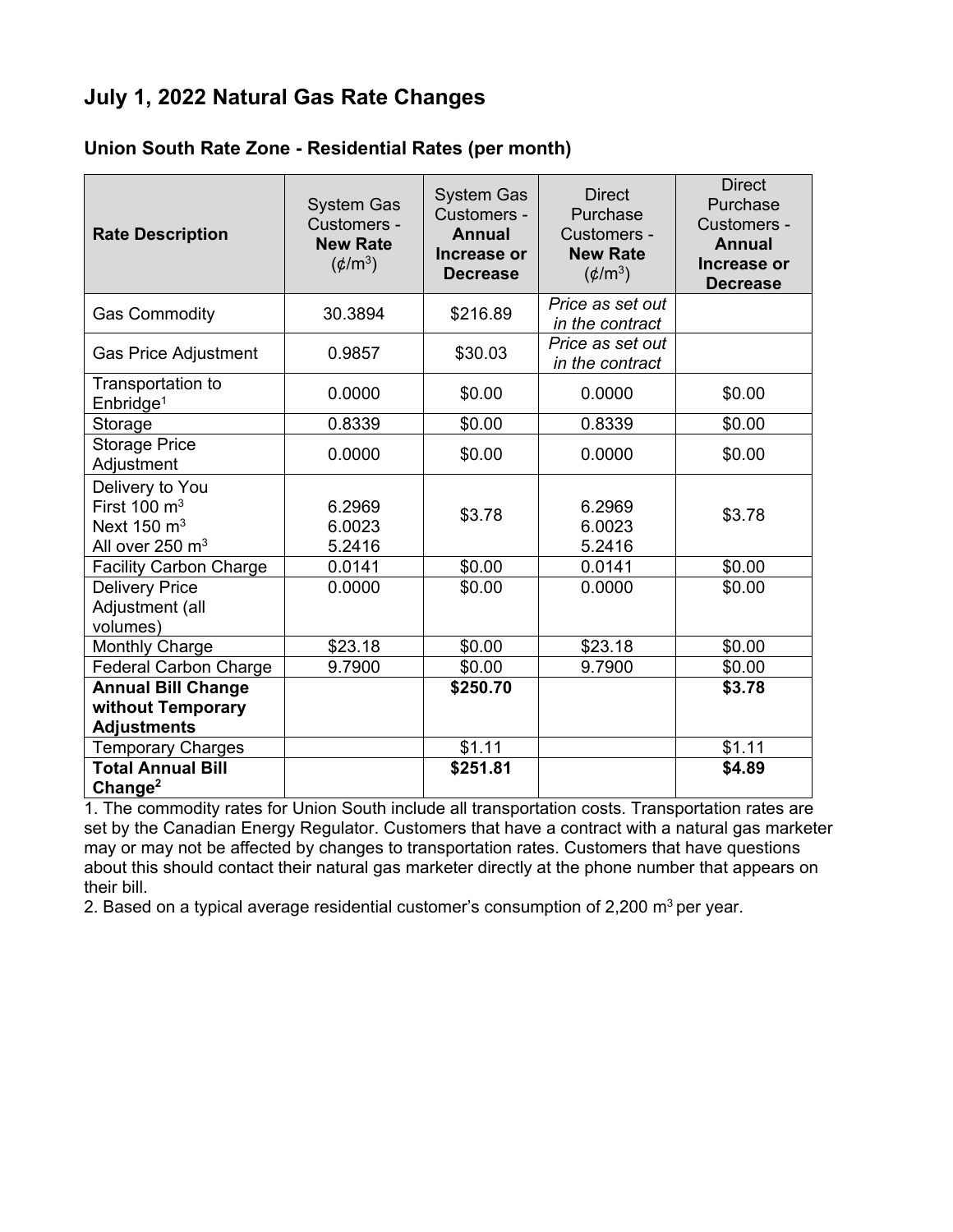## **Union North East Rate Zone - Residential Rates (per month)**

| <b>Rate Description</b>                                                                                                        | <b>System Gas</b><br>Customers -<br><b>New Rate</b><br>$(\phi/m^3)$ | <b>System Gas</b><br>Customers -<br><b>Annual</b><br>Increase or<br><b>Decrease</b> | <b>Direct Purchase</b><br>Customers -<br><b>New Rate</b><br>$(\phi/m^3)$ | <b>Direct</b><br>Purchase<br>Customers -<br><b>Annual</b><br>Increase or<br><b>Decrease</b> |
|--------------------------------------------------------------------------------------------------------------------------------|---------------------------------------------------------------------|-------------------------------------------------------------------------------------|--------------------------------------------------------------------------|---------------------------------------------------------------------------------------------|
| <b>Gas Commodity</b>                                                                                                           | 30.6718                                                             | \$216.88                                                                            | Price as set out<br>in the contract                                      |                                                                                             |
| <b>Gas Price Adjustment</b>                                                                                                    | $-0.2111$                                                           | \$22.73                                                                             | Price as set out<br>in the contract                                      |                                                                                             |
| Transportation to<br>Enbridge <sup>1</sup>                                                                                     | 2.3550                                                              | \$1.43                                                                              | 2.3550                                                                   | \$1.43                                                                                      |
| <b>Transportation Price</b><br>Adjustment                                                                                      | $-0.0986$                                                           | \$1.34                                                                              | $-0.0986$                                                                | \$1.34                                                                                      |
| Storage                                                                                                                        | 5.9236                                                              | \$0.58                                                                              | 5.9236                                                                   | \$0.58                                                                                      |
| <b>Storage Price</b><br>Adjustment                                                                                             | 0.0000                                                              | \$0.00                                                                              | 0.0000                                                                   | \$0.00                                                                                      |
| Delivery to You<br>First 100 $\mathrm{m}^3$<br>Next 200 $m3$<br>Next 200 $m3$<br>Next 500 $m3$<br>All over $1,000 \text{ m}^3$ | 10.5885<br>10.3313<br>9.9238<br>9.5499<br>9.2408                    | \$6.49                                                                              | 10.5885<br>10.3313<br>9.9238<br>9.5499<br>9.2408                         | \$6.49                                                                                      |
| <b>Facility Carbon Charge</b>                                                                                                  | 0.0141                                                              | \$0.00                                                                              | 0.0141                                                                   | \$0.00                                                                                      |
| <b>Delivery Price</b><br>Adjustment (all<br>volumes)                                                                           | 0.0000                                                              | \$0.00                                                                              | 0.0000                                                                   | \$0.00                                                                                      |
| <b>Monthly Charge</b>                                                                                                          | \$23.18                                                             | \$0.00                                                                              | \$23.18                                                                  | \$0.00                                                                                      |
| <b>Federal Carbon</b><br>Charge                                                                                                | 9.7900                                                              | \$0.00                                                                              | 9.7900                                                                   | \$0.00                                                                                      |
| <b>Annual Bill Change</b><br>without Temporary<br><b>Adjustments</b>                                                           |                                                                     | \$249.45                                                                            |                                                                          | \$9.84                                                                                      |
| <b>Temporary Charges</b>                                                                                                       |                                                                     | $-$5.20$                                                                            |                                                                          | $-$5.20$                                                                                    |
| <b>Total Annual Bill</b><br>Change <sup>2</sup>                                                                                |                                                                     | \$244.25                                                                            |                                                                          | \$4.64                                                                                      |

1. The commodity rates for Union North East include a portion of the transportation costs. Transportation rates are set by the Canadian Energy Regulator. Customers that have a contract with an energy retailer may or may not be affected by changes to Enbridge's transportation rates. Customers that have questions about this should contact their energy retailer directly at the phone number that appears on their bill.

2. Based on a typical average residential customer's consumption of 2,200  $m^3$  per year.